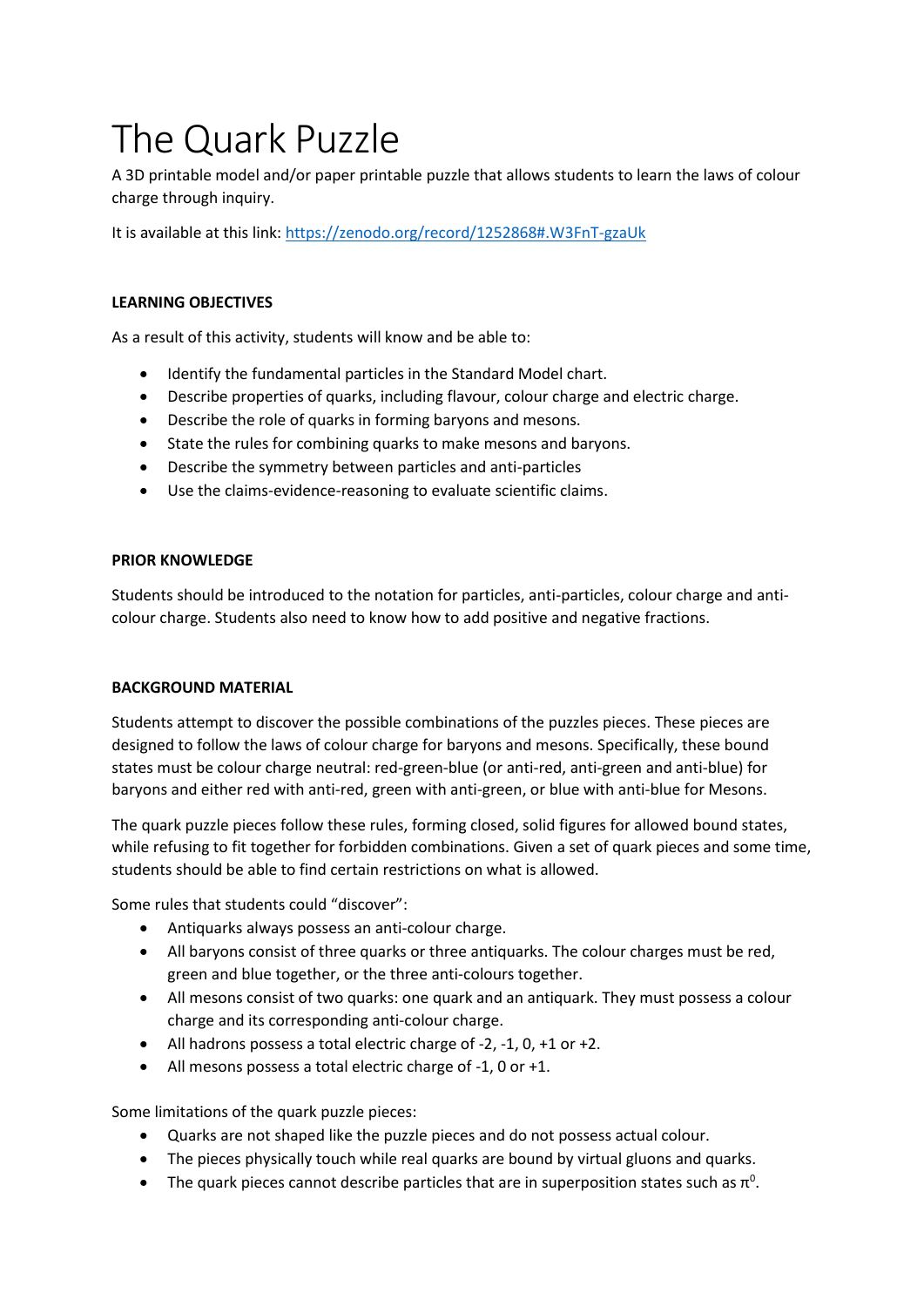### Scaffolded Quark Puzzle Activity - Answers

Each piece is a model that represents a tiny particle that is too small to see, called a "**quark**". Every quark has a flavour, an electric charge and a colour charge. You can find these properties printed on the side of the quark.

Flavours include up (u), down (d), anti-up  $\overline{u}$  ) or anti down

 $(\overline{d})$ .

+2/3 is an example of **electric charge**.

Examples of **colour charge** are red and anti-blue ( blue ).



#### Making Groups of Quarks

**Quarks** form groups. There are two groups with special names, they are '**baryons**' and '**mesons**'. In this model baryons and mesons have special shapes.



Some combinations fit together nicely, others ones do not. See diagrams below.



Using groups that fit together nicely complete the tasks on the following pages.

*Hint: If it is difficult to build a group, try dividing sort the quarks by colour charge first and try one from each pile.*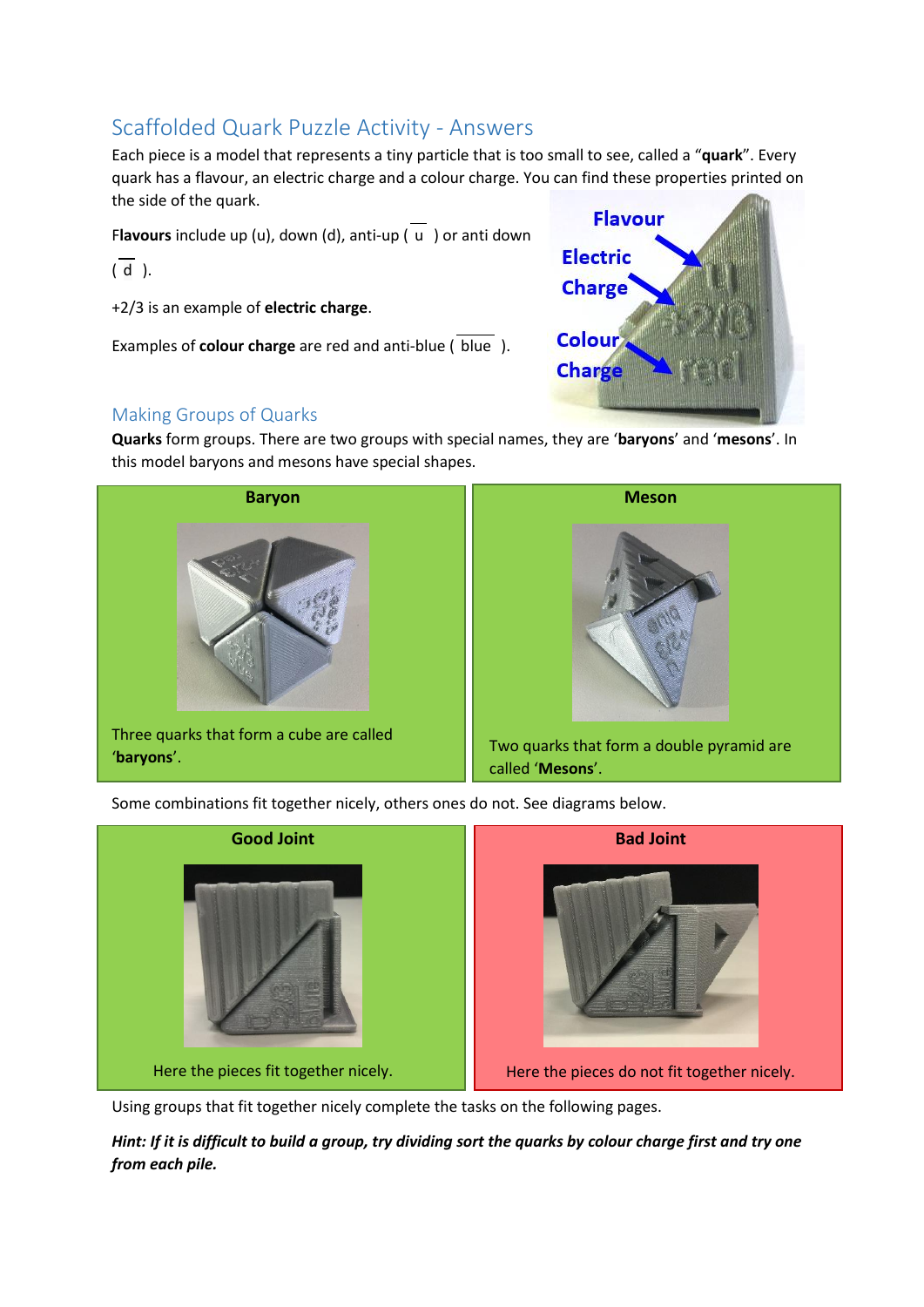#### Activity 1 – Building a Proton

A **proton** is a **baryon** made of two **up (u) quarks** and one **down (d) quark**.

There are many possible colour charge combinations. Put the pieces together to find what combinations are possible. Record the colour combinations and electrical charges in the table below. One row has been filled out as an example for you.

Once you put the pieces together, you can find the **electric charge** by adding the electric charge of each quark piece together.

| Particle<br>Name and<br>symbol | Baryon or<br>Meson? | Up Quark<br><b>Colour Charge</b> | Up Quark<br><b>Colour Charge</b> | Down Quark<br>Charge Colour | <b>Electric Charge</b> |
|--------------------------------|---------------------|----------------------------------|----------------------------------|-----------------------------|------------------------|
| Proton<br>(p)                  | Baryon              | red<br>(r)                       | blue<br>(b)                      | green<br>(g)                | $2/3 + 2/3 - 1/3 = +1$ |
| Proton<br>(p)                  | Baryon              | blue<br>(b)                      | green<br>(g)                     | red<br>(r)                  | $2/3 + 2/3 - 1/3 = +1$ |
| Proton<br>(p)                  | Baryon              | green<br>(g)                     | red<br>(r)                       | blue<br>(b)                 | $2/3 + 2/3 - 1/3 = +1$ |
| Proton<br>(p)                  | Baryon              |                                  |                                  |                             |                        |

Table of Colour Combinations for Protons

Questions:

1.) How many different colour charge combinations of the proton did you find?  $\frac{3}{2}$ 

2.) Challenge Question: Is it possible there are other colour charge combinations that you have not found? How can you be sure?

In order to build a proton with the provided pieces all the quarks have to be of different colours.

Therefore the colour of the down quark defines the whole proton. Since there are only 3 colours for the down quark, there can only be 3 combinations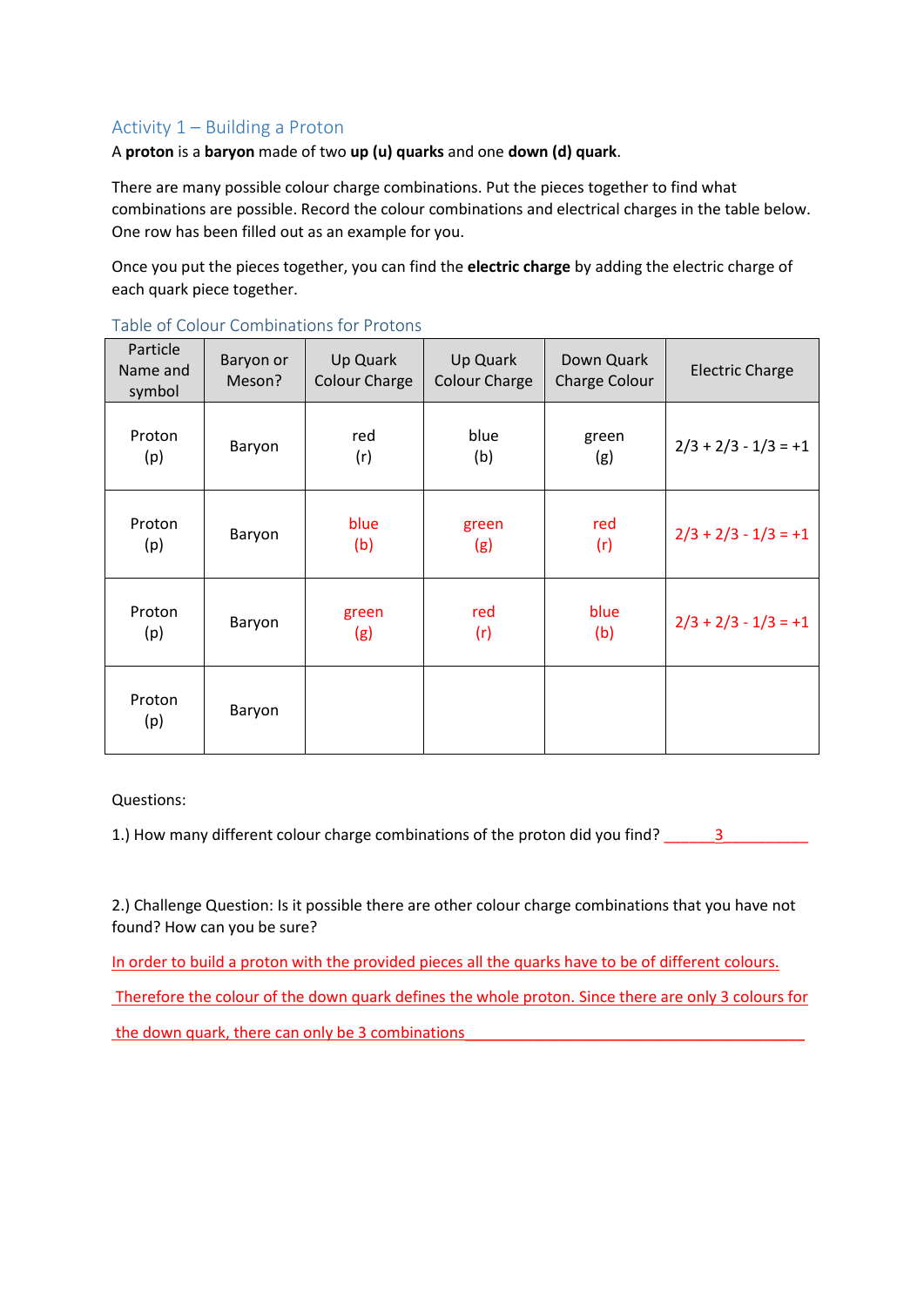#### Activity 2 – Building Anti-Protons

An **anti-proton** is a baryon made of two  $\overline{u}$  **quarks** and one  $\overline{d}$  **quark**.

Put the anti-quark pieces together to find what combinations are possible. Record the colour charge combinations and electrical charges in the table below.

| Particle Name<br>and symbol | Baryon or<br>Meson? | Anti-Up<br>Quark Colour                  | Anti-Up<br>Quark Colour                 | Anti-Down<br><b>Quark Colour</b> | <b>Electric Charge</b>  |
|-----------------------------|---------------------|------------------------------------------|-----------------------------------------|----------------------------------|-------------------------|
| Anti-Proton<br>(p)          | Baryon              | anti-red<br>$(\overline{r})$             | anti-blue<br>$(\overline{b})$           | anti-green<br>$(\overline{g})$   | $-2/3 - 2/3 + 1/3 = -1$ |
| <b>Anti-Proton</b><br>(p)   | <b>Baryon</b>       | anti-blue<br>$\left(\overline{b}\right)$ | anti-green<br>$(\overline{g})$          | anti-red<br>$\sqrt{r}$ )         | $-2/3 - 2/3 + 1/3 = -1$ |
| Anti-Proton<br>(p)          | <b>Baryon</b>       | anti-green<br>$(\overline{g})$           | anti-red<br>$\left(\overline{r}\right)$ | anti-blue<br>$(\overline{b})$    | $-2/3 - 2/3 + 1/3 = -1$ |
|                             |                     |                                          |                                         |                                  |                         |

Table of Colour Combinations for Anti-Protons

3.) How many different colour charge combinations of the anti-proton did you find? \_\_\_\_\_\_\_\_\_\_\_\_\_\_\_\_\_\_\_\_\_\_\_\_\_\_\_

4.) How does this compare to the colour charge combinations for protons from activity 1?

The colour combinations are the same with the corresponding anti-colour charge rather than the colour charge.

\_\_\_\_\_\_\_\_\_\_\_\_\_\_\_\_\_\_\_\_\_\_\_\_\_\_\_\_\_\_\_\_\_\_\_\_\_\_\_\_\_\_\_\_\_\_\_\_\_\_\_\_\_\_\_\_\_\_\_\_\_\_\_\_\_\_\_\_\_\_\_\_\_\_\_\_\_\_\_\_\_\_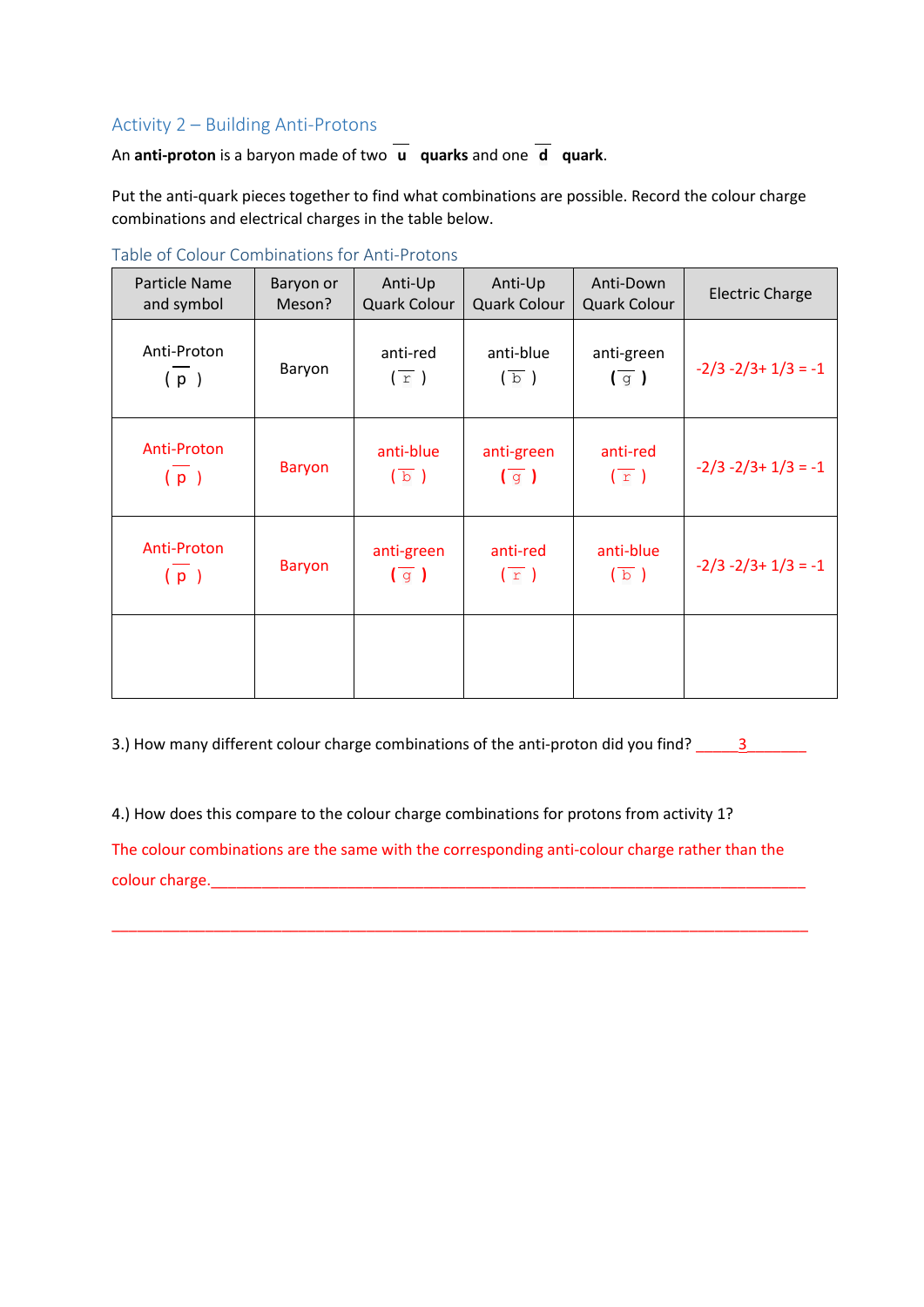#### Activity 3 – Building Neutrons and Anti-Neutrons

A **neutron (n)** is a baryon made of one **u quark** and two **d quarks**.

An anti-neutron  $(\overline{n})$  is a baryon that contains one  $\overline{u}$  quark and two  $\overline{d}$  quarks.

Put the quark and anti-quark pieces together to build neutrons and anti-neutrons. Record the colour combinations and electrical charges in the table below.

| Particle Name<br>and symbol | Baryon or<br>Meson? | Up/Anti-Up<br>Quark Colour               | Down/Anti-<br>Down Quark<br>Colour | Down/Anti-<br>Down Quark<br>Colour | <b>Electric Charge</b> |
|-----------------------------|---------------------|------------------------------------------|------------------------------------|------------------------------------|------------------------|
| $\mathsf{n}$                | <b>Baryon</b>       | red<br>(r)                               | blue<br>(b)                        | green<br>(g)                       | $2/3 - 1/3 - 1/3 = 0$  |
| $\mathsf{n}$                | <b>Baryon</b>       | blue<br>(b)                              | green<br>(g)                       | red<br>(r)                         | $2/3 - 1/3 - 1/3 = 0$  |
| $\mathsf{n}$                | <b>Baryon</b>       | green<br>(g)                             | red<br>(r)                         | blue<br>(b)                        | $2/3 - 1/3 - 1/3 = 0$  |
| $\overline{\mathbf{n}}$     | <b>Baryon</b>       | anti-red<br>$\sqrt{r}$ )                 | anti-blue<br>$(\overline{b})$      | anti-green<br>$\sqrt{q}$           | $-2/3 + 1/3 + 1/3 = 0$ |
| $\overline{\mathbf{n}}$     | <b>Baryon</b>       | anti-blue<br>$\left(\overline{b}\right)$ | anti-green<br>$\sqrt{q}$           | anti-red<br>$\sqrt{r}$ )           | $-2/3 + 1/3 + 1/3 = 0$ |
| $\mathbf n$                 | <b>Baryon</b>       | anti-green<br>$\sqrt{g}$                 | anti-red<br>$\sqrt{r}$ )           | anti-blue<br>$(\overline{b})$      | $-2/3 + 1/3 + 1/3 = 0$ |
|                             |                     |                                          |                                    |                                    |                        |

5.) How many different colour charge combinations of the anti-neutron did you find? \_\_\_\_\_6\_\_\_\_\_\_\_

6.) How does this compare to the colour charge combinations for protons and anti-protons from activity 1 and 2?

The colour charge combinations for neutrons and anti-neutrons are identical to those for the protons and anti-protons.

7.) What electric charges are possible? Is this the same as for protons and anti-protons?

For a neutron and anti-neutron only an electric charge of 0 is possible. For protons the electric\_\_\_ charge must be  $+1$ , but anti-protons the charge must be  $-1$ .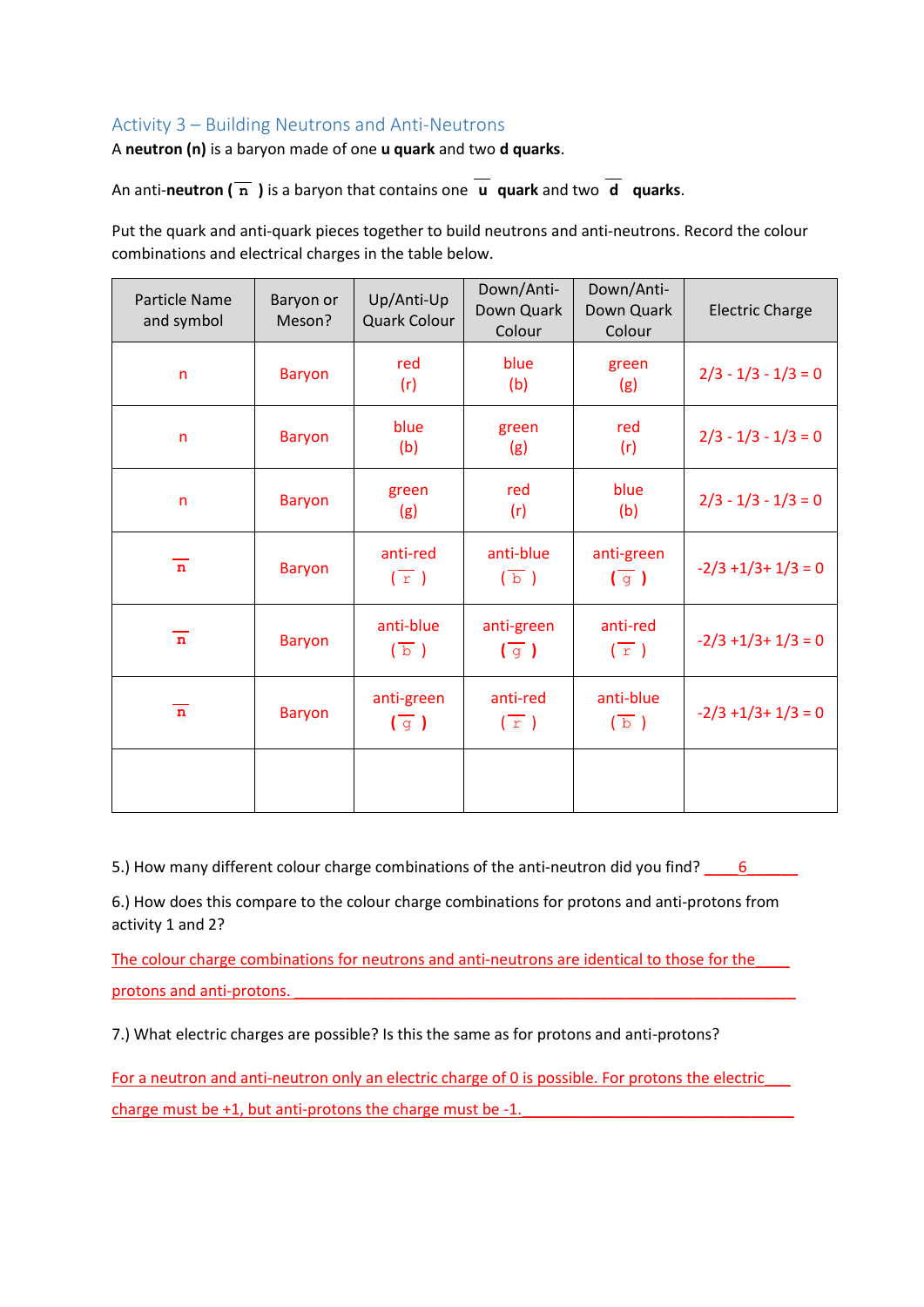#### Activity 4 – Building Pions

A **pion** is a **meson** made of **u**, **d**,  $\overline{u}$  and  $\overline{d}$  **quarks**.

For **pions** there are many different flavours, values for the colour charge and electric charge.

Build **pions** out of the pieces and fill in the combinations you find in the table below:

| Particle<br>Name | Baryon or Meson? | Flavour<br>Combination | <b>Colour Charge</b><br>Combinations                            | <b>Electric Charge</b> |
|------------------|------------------|------------------------|-----------------------------------------------------------------|------------------------|
| Pion $(\pi)$     | Meson            | u d                    | $r r$ , $b b$ , $g g$                                           | $+1$                   |
| Pion $(\pi)$     | <b>Meson</b>     | d d                    | $r \, \overline{r}$ , $b \, \overline{b}$ , $g \, \overline{g}$ | $\mathbf 0$            |
| Pion $(\pi)$     | <b>Meson</b>     | u u                    | $r \, \overline{r}$ , $b \, \overline{b}$ , $g \, \overline{g}$ | $\mathbf 0$            |
| Pion $(\pi)$     | Meson            | d u                    | $r \, \overline{r}$ , $b \, \overline{b}$ , $g \, \overline{g}$ | $-1$                   |
|                  |                  |                        |                                                                 |                        |
|                  |                  |                        |                                                                 |                        |
|                  |                  |                        |                                                                 |                        |

Table of Colour Combinations for Pions

4.) What are the different possible values of electric charge for pions? \_\_\_-1, 0 and 1

5.) (Challenge) Are there any other possible values for electric charge for pions? How can you be sure?

Since the only flavour provided are u, d,  $\frac{1}{u}$  and  $\frac{1}{d}$  and a quark must always be paired with an antiquark, there are only 4 possible combinations. Therefore the electric charge values are restricted to those found in the table.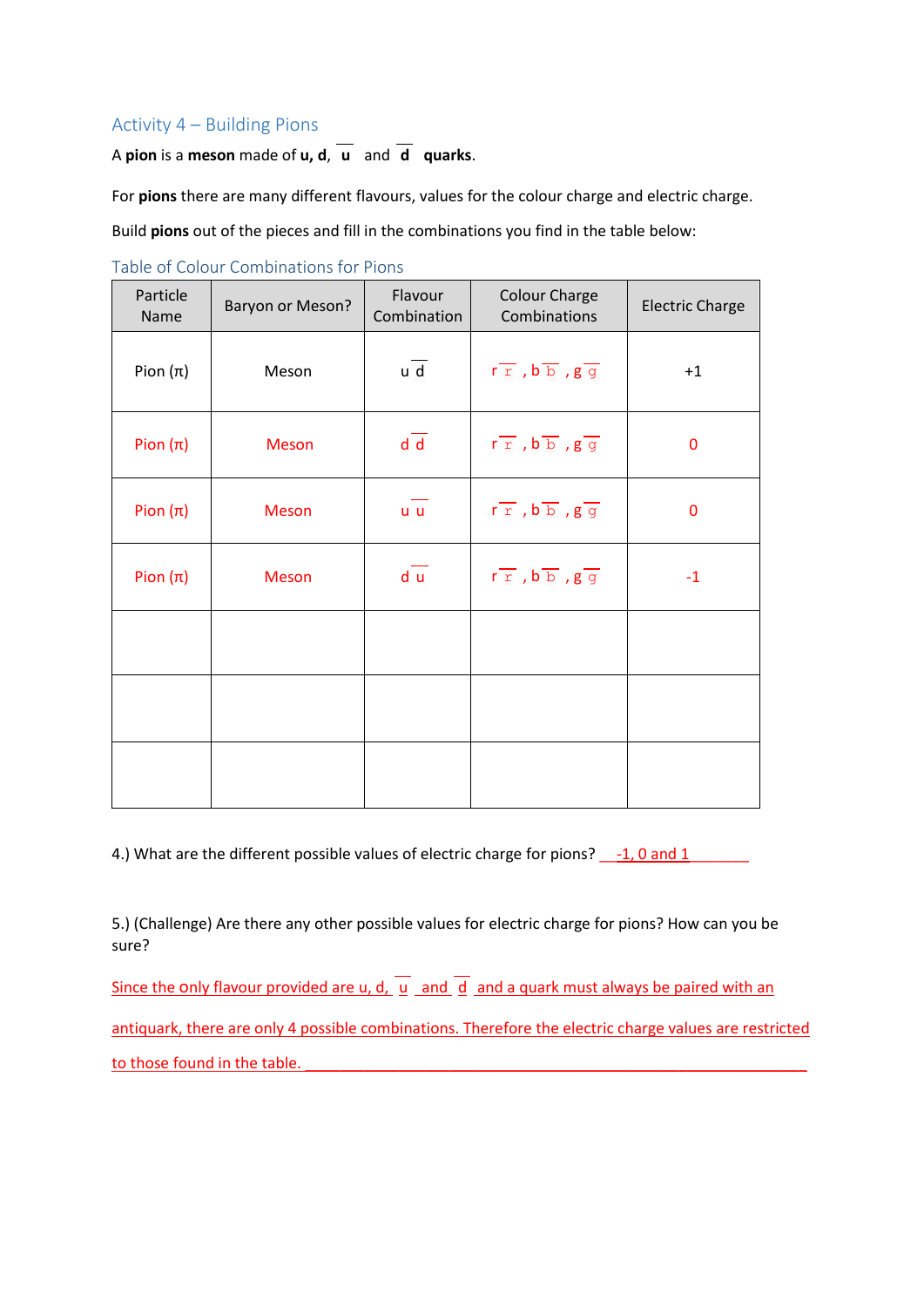#### Activity 5 - Claims, Evidence and Reasoning

Using the combinations you have found in the tables (or using the pieces to explore other combinations if necessary) state whether the following claims are supported or not. After this, write down the evidence and reasoning that led you to this conclusion.

The first claim is completed for you as an example.

#### **Claim 1: Neutrons can have an electric charge of +1.**

True or False \_\_\_\_False

Evidence and Reasoning: \_ A neutron is made of two down quarks and one up quark. The provided down quarks always have an electric charge of -1/3 and the up quarks have charge +2/3. Therefore when these are combined the net charge is always 0. Therefore it is not possible to have a neutron with charge  $+1$ .

#### **Claim 2: Protons can have an electric charge of +1.**

True or False \_\_\_\_True\_\_\_\_\_

Evidence and Reasoning: All combinations of two up quarks and one down quark have a charge of +1. Therefore +1 is a possible charge.

#### **Claim 3: Mesons must have one blue and one anti-blue quark.**

True or False \_\_\_\_False\_\_\_\_\_

Evidence and Reasoning: It is also possible to build a meson with colour charges pairs of green and anti-green or red and anti-red.

#### **Claim 4: It is possible for a baryon to have an overall electric charge of -2.**

True or False \_\_\_\_True

Evidence and Reasoning: Combining 3 anti-up quarks creates a baryon with a charge of -2. Note this  $\frac{1}{2}$  is called the  $\Delta^{++}$  anti-baryon.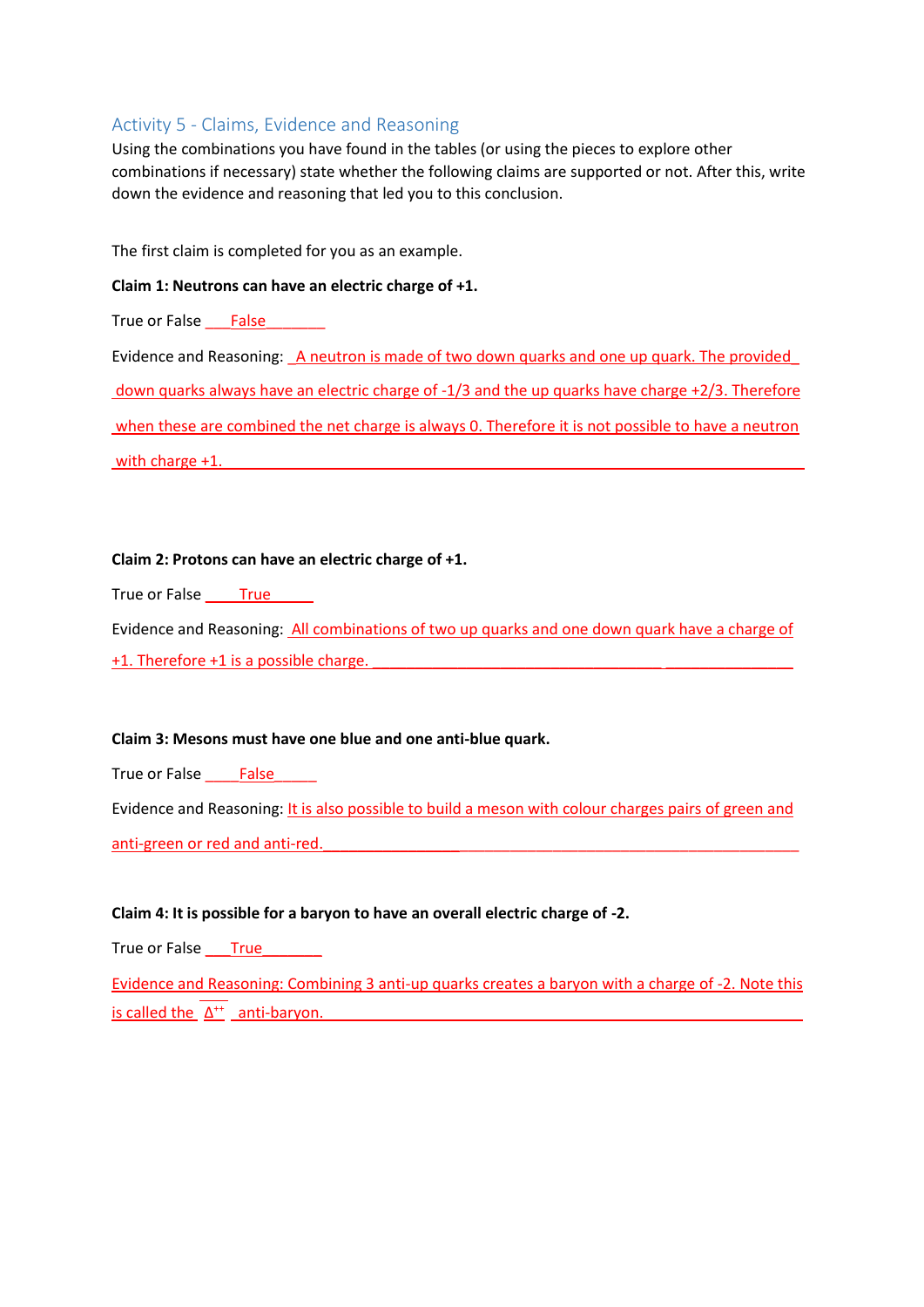#### **Claim 5 (Challenge): It is possible for a meson to have an overall electric charge of +1/3.**

True or False \_\_False\_\_\_\_

Evidence and Reasoning: A meson must always consist of a baryon and an anti-baryon. The only electric charges for a baryon are -1/3 and +2/3. The options for an anti-baryon are -2/3 and +1/3. Trying all combinations gives:  $-1/3 + -2/3 = -1$ ,  $-1/3 + 1/3 = 0$ ,  $+2/3 + -2/3 = 0$  and  $+1/3 + 1/3 = 1$ .

**Claim 6 (Challenge): All particle systems (mesons or baryons) can only have whole number electric charge.**

True or False \_\_\_\_True\_\_\_\_\_\_

Evidence and Reasoning: Claim 7 showed that mesons can only have whole number charge. If baryons must have integer charge then anti-baryons must as well since they have opposite electric charge. For baryons must be made of real quarks for which there are only two possible charges -1/3 or +2/3. Therefore the possible combinations are:  $-1/3 + -1/3 + -1/3 = -1$ ,  $2/3 + -1/3 + -1/3 = 0$ ,  $2/3 + 2/3 + -1/3 = 1$  and  $2/3 + 2/3 + 2/3 = 2$ . Therefore baryons, anti-baryons and mesons must have whole number charge.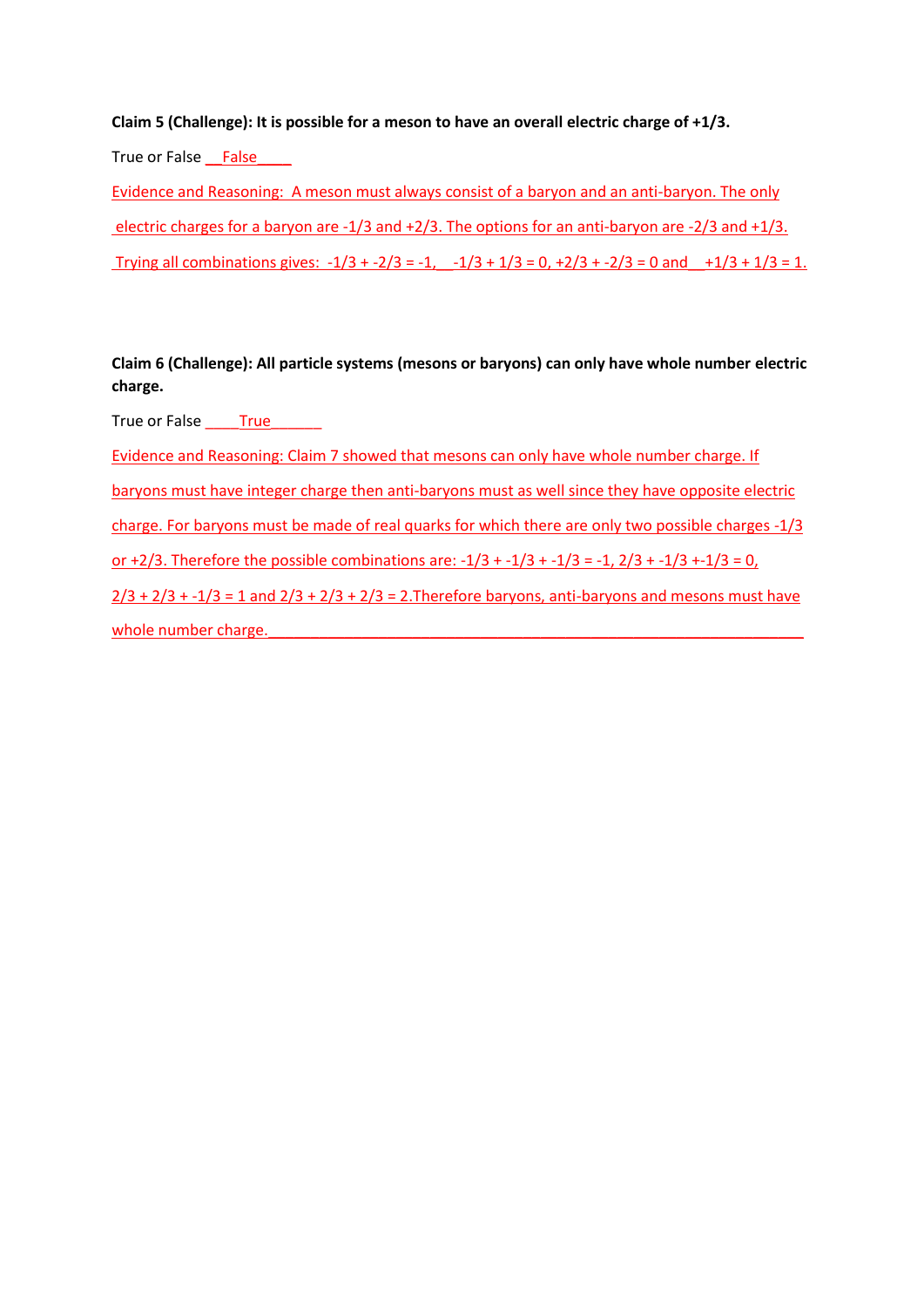#### Activity 6 – Comparing the Puzzle to Real Particles (Research Task)

The puzzle provided is only a model and it does not show what real quarks look like. Do some research and in the table below write down the differences and similarities between the puzzle and real quarks. One row has been completed for you an example:

| <b>Quark Puzzle</b><br>Category                                                                                                                             |                                                                                                                                                              | <b>Real Particles</b>                                                                                                                                                                                                       |  |
|-------------------------------------------------------------------------------------------------------------------------------------------------------------|--------------------------------------------------------------------------------------------------------------------------------------------------------------|-----------------------------------------------------------------------------------------------------------------------------------------------------------------------------------------------------------------------------|--|
| Shape and size                                                                                                                                              | In this puzzle, a proton has a cube<br>shape. Pions have a double<br>pyramid shape. The particles are<br>big and you can touch them.                         | Real protons and pions have no well-<br>defined shape that humans can see<br>or even imagine.<br>Real baryons and mesons are so<br>small you cannot see them.                                                               |  |
| <b>Empty Space</b>                                                                                                                                          | In the puzzle, quarks are very<br>close together (they actually<br>touch) and there is almost no<br>empty space between them.                                | In real protons, the space around the<br>quarks is much larger than the<br>quarks themselves. The quarks are<br>spread out.<br>Real quarks do not touch each other;<br>instead gluons hold them together.                   |  |
| <b>Colour Charge</b>                                                                                                                                        | The quark pieces are coloured<br>and have colour labels, this<br>represents a colour charge.                                                                 | Real quarks don't have a colour that<br>we can see. However they have a<br>"colour charge", this is the charge of<br>the strong nuclear interaction.                                                                        |  |
| <b>Anti-particles</b><br>(Challenge)                                                                                                                        | Anti-particles look the same as<br>the corresponding particle. They<br>have opposite charges and a bar<br>is placed above the particle<br>symbol and colour. | Anti-particles are identical to their<br>corresponding particles but they<br>contain opposite electric charge.<br>When a real particle and anti-<br>particle meet they annihilate, both<br>particles transform into energy. |  |
| Difference between<br>In the quark puzzle up and down<br>up and down quark<br>quarks differ only by the symbols<br>(Challenge)<br>on the side of the quark. |                                                                                                                                                              | Up and down quarks have very<br>similar mass in particle physics, but<br>differ in electric charge. The strong<br>nuclear force (colour force) interacts<br>identically with up and down quarks.                            |  |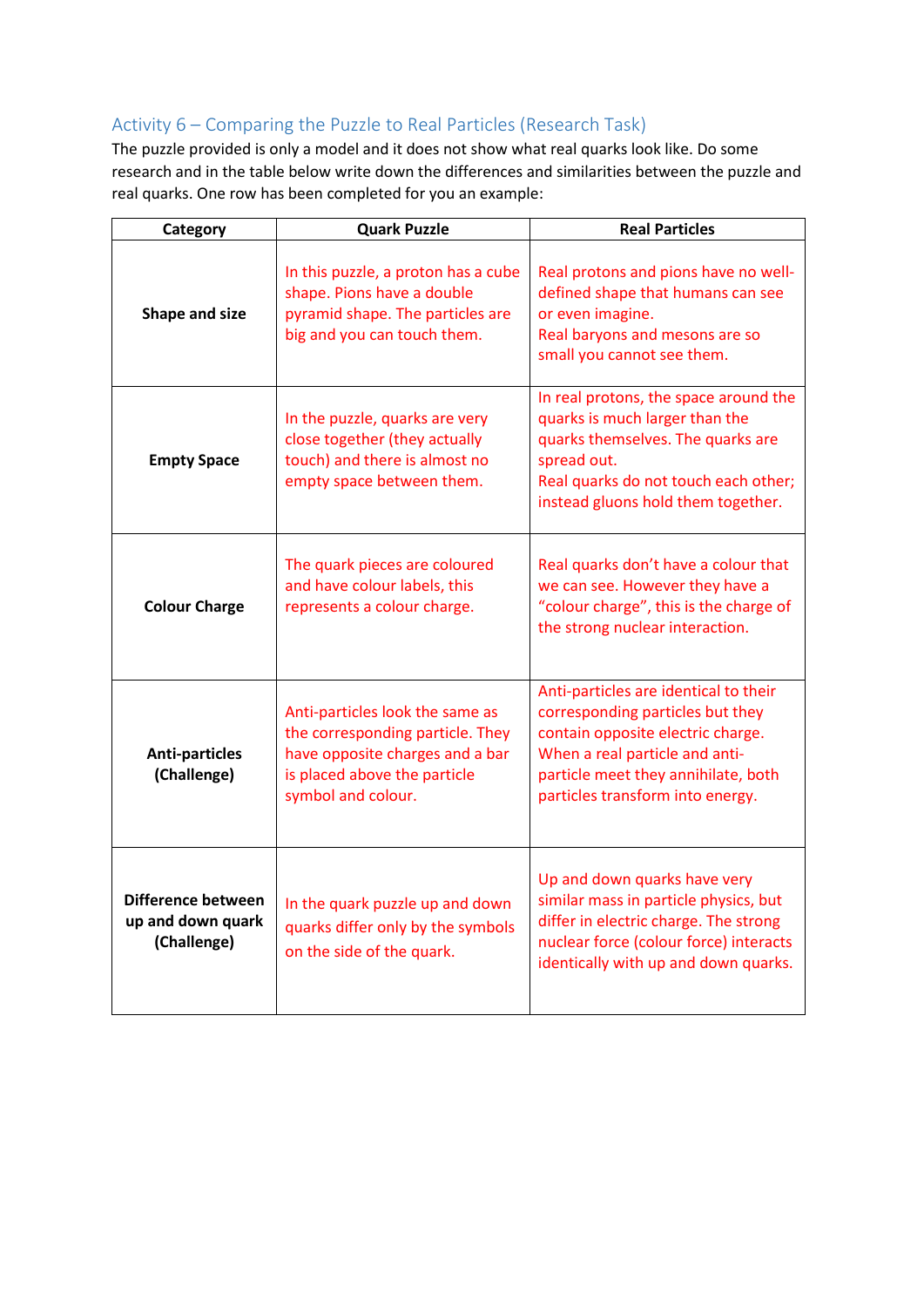### Open Inquiry with the Quark Puzzle

## **Guide to Quark Puzzle Pieces**

Each piece is a model that represents a "**quark**". Every quark has a flavour, an electric charge and a colour charge. You can find these properties printed on the side of the quark.

Flavours include up (u), down (d), anti-up ( $\overline{u}$ ) or anti-down

 $(\overline{d})$ .

+2/3 is an example of **electric charge**.

Examples of **colour charge** are red and anti-blue (blue).

Some combinations fit together nicely, others ones do not. See diagrams below.





Using groups that fit together nicely to discover the laws and complete the mission.

*Hint: If it is difficult to build a group, try dividing sort the quarks by colour charge first and try one from each pile.*